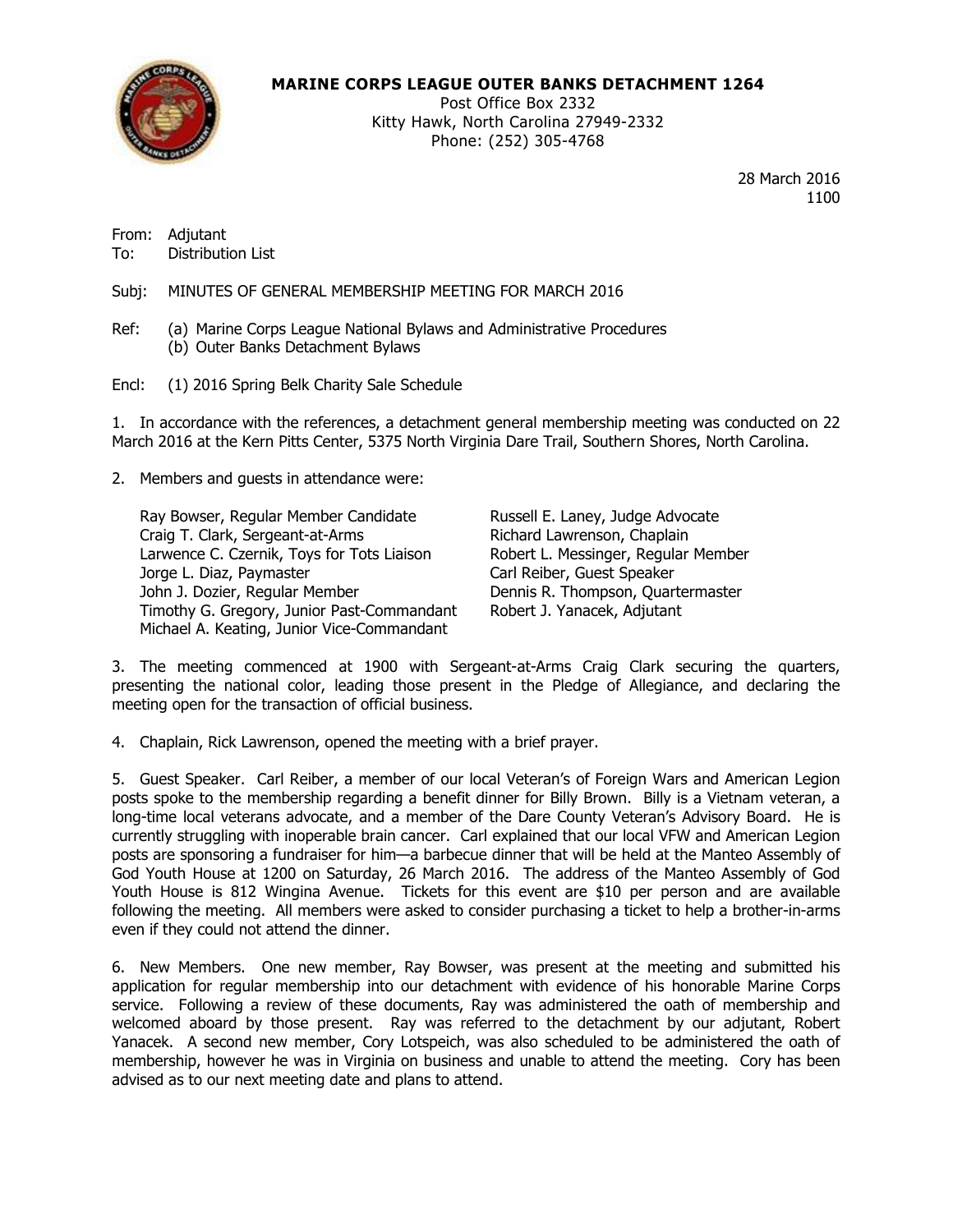- 8. Staff Reports
	- (a) Commandant. N/A
	- (b) Senior Vice-Commandant. N/A

(c) Junior Vice-Commandant. At the instruction of our commandant, Junior-Vice Commandant Keating opened a discussion concerning as to whether the detachment should participate in the 2016 Seafood Festival in Nags Head. Although no vote was taken on this discussion, the consensus was that this event would be worthwhile for the detachment to participate in as it is well-attended and would permit us to gain a great deal of public exposure.

(d) Judge Advocate. Russ Laney reported that he contacted the county's Department of Veteran's Services and asked them to add the contact information for our detachment to their website as a resource for local veterans. Russ' request was approved and the county's website now lists our detachment as a veteran's resource, along with a link to our website.

(e) Junior Past-Commandant. Tim Gregory reported that the Kelly's Annual Saint Patrick's Day Parade was held on Sunday, 13 March, and that it was a great success. Nine of our members participated. Those attending were: Ray Bowser; Craig Clark; John Dozier; Tim Gregory; Dan Hudson; Russell Laney; Cory Lotspeich; Dennis Thompson, and; Robert Yanacek.

(f) Adjutant. Robert Yanacek reported that he still needs a new mailing address, phone number and e-mail address to update the detachment's muster roll for member Walter Fillmore who has moved from Corolla to Hampton Roads. Junior Past-Commandant Gregory suggested that Doug Wendling be contacted as he most likely has the necessary information. Accordingly, Robert will contact Doug to see if he can obtain this information. In addition, Robert received correspondence from the Department of North Carolina adjutant, requesting financial assistance for a Marine who is returning to Vietnam with the Defense POW/MIA Accounting Agency (DPAA) to assist in locating and recovering the remains of a comrade. At the request of Commandant Draper, Robert read the request to the membership in its entirety. Following this, Robert added that he has personally e-mailed the Marine making this request to inquire as to what expenses he would incur that would not be covered by the government. Paymaster Diaz commented that an answer to this question was important, as the government normally pays per diem in addition to all travel expenses for such expeditions. No further action can be taken at this time until a response from the Marine requesting the assistance replies to Adjutant Yanacek's inquiry.

(g) Chaplain. Chaplain Lawrenson reported that he delivered our check of \$200 to the Marine in need that was identified last month. Efforts to assist this Marine are ongoing. He is currently living in temporary housing and in addition to our efforts he is also receiving assistance from the county's Department of Veteran's Affairs and the local VFW and American Legion posts.

(h) Paymaster. Jorge Diaz provided a detailed report of the income and expenditures since our last meeting as well as the detachment's current account balance. His report was examined and no discrepancies were noted.

(i) Quartermaster. Quartermaster Thompson reported that he, assisted by Adjutant Yanacek, completed an inventory of all detachment property this month. One item, a ten by ten-foot sun canopy was not physically inventoried; however Bob Messinger reported that he has this item in his custody and that it is in excellent condition. Quartermaster Thompson will be submitting his written report to the detachment staff sometime early next week.

(i) Sergeant-at-Arms. None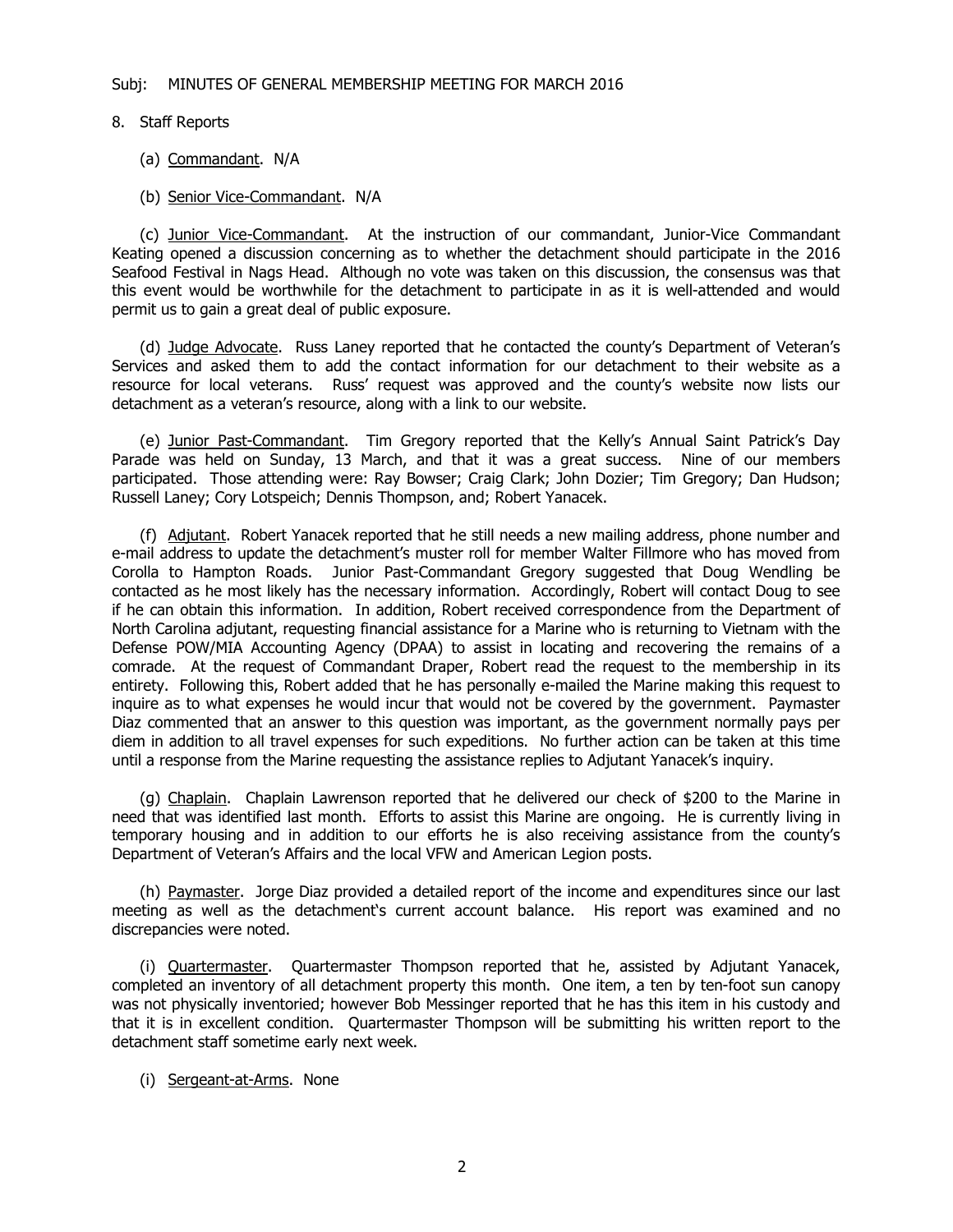### Subj: MINUTES OF GENERAL MEMBERSHIP MEETING FOR MARCH 2016

(k) Toys for Tots Liaison. Toys for Tots Liaison Czernik reported that the 2016 Toys for Tots campaign is already underway! On 21 March Larry met with the Dare County Toys for Tots Coordinator to discuss ideas for the upcoming campaign. Also in attendance at this meeting were Judge Advocate Laney, Adjutant Yanacek, and Quartermaster Thompson. The meeting covered the drop-off participants for the last few years which would likely participate once again, and an agreement to push the toy distribution date to later in December. Larry added that he has established an e-mail account for use with the Toys for Tots Program which is: obxtoys4tots@gmail.com. The next Toys for Tots planning meeting is scheduled to be held at Roosters Country Kitchen in Kill Devil Hills on 18 April 2016 at 1200.

## 9. Old Business

(a) Awards Presentation. On behalf of the membership, Junior Past-Commandant Gregory presented a handsome plaque as a token of appreciation to Bob Messinger for his faithful and diligent service as our detachment's paymaster from 2006 through 2015.

(b) Recruiting and Retention. Paymaster Diaz reported that we currently have 36 members on the roles. Although he did not have the number of members who are currently delinquent on their dues, it is believed that only two members fall into this category. Adjutant Yanacek reported that during the past month he received two prospective member referrals: one from Paymaster Diaz by the name of Terry Maurer, and; one from Sergeant-at-Arms Clark by the name of Ron Boyce. Robert has already added Terry to our e-mail distribution list and will be contacting both him and Ron about joining our ranks prior to our next meeting.

(c) Pending Detachment Grants. A grant request from the Walmart Foundation for the first quarter of 2016 was submitted in late-February by Adjutant Yanacek. This grant has been approved and the detachment should be receiving a check in the amount of \$250 within the next few weeks.

### (d) Sickbay. None

(e) Website and Marketing. Adjutant, Robert Yanacek reported that our new website domain has now been fully indexed by Google and Bing/Yahoo search engines. In addition, he has taken action to establish a free business account listing with Bing that will include a map to our meeting location, our contact information, and a link to our website. This account is currently awaiting verification. Lastly, Robert has added a Google Plus and a public Facebook page to use as a vehicle to expand the detachment's marketing presence on the Outer Banks.

(f) Social Activity. Adjutant, Robert Yanacek reported that on 1 March, he and four members and guests attended the free breakfast social offered to veterans at the Jolly Roger restaurant in Kill Devil Hills. Robert added that everyone in attendance enjoyed both the food and company. Next month's breakfast social will be on 5 April 2016 at 0900. All hands are invited and encouraged to attend.

(g) Recruiting Collateral Material. Adjutant Yanacek reported that our recruiting brochure has been completed and is ready for print. Robert never received the quote he requested to print this brochure printing from Coastal Impressions, so he will most likely purchase paper and utilize Chaplain Lawrenson's business printer provided the detachment authorizes reimbursement to Chaplain Lawrenson for the printer ink that is used. In the mean time, Adjutant Yanacek had 25 copies printed by Staples at his own expense as a stop-gap measure for use on detachment events over the next few weeks.

(b) Membership Directory. Adjutant Yanacek reported that the 2016 membership directory is nearly complete. Per the discussion at last month's meeting, this year's edition will not provide the member's year of birth or Marine Corps League member number due to concerns over privacy issues. The only remaining part to be completed will be a message from our commandant which will encourage us to actively seek out new members and support our detachment through increased participation at service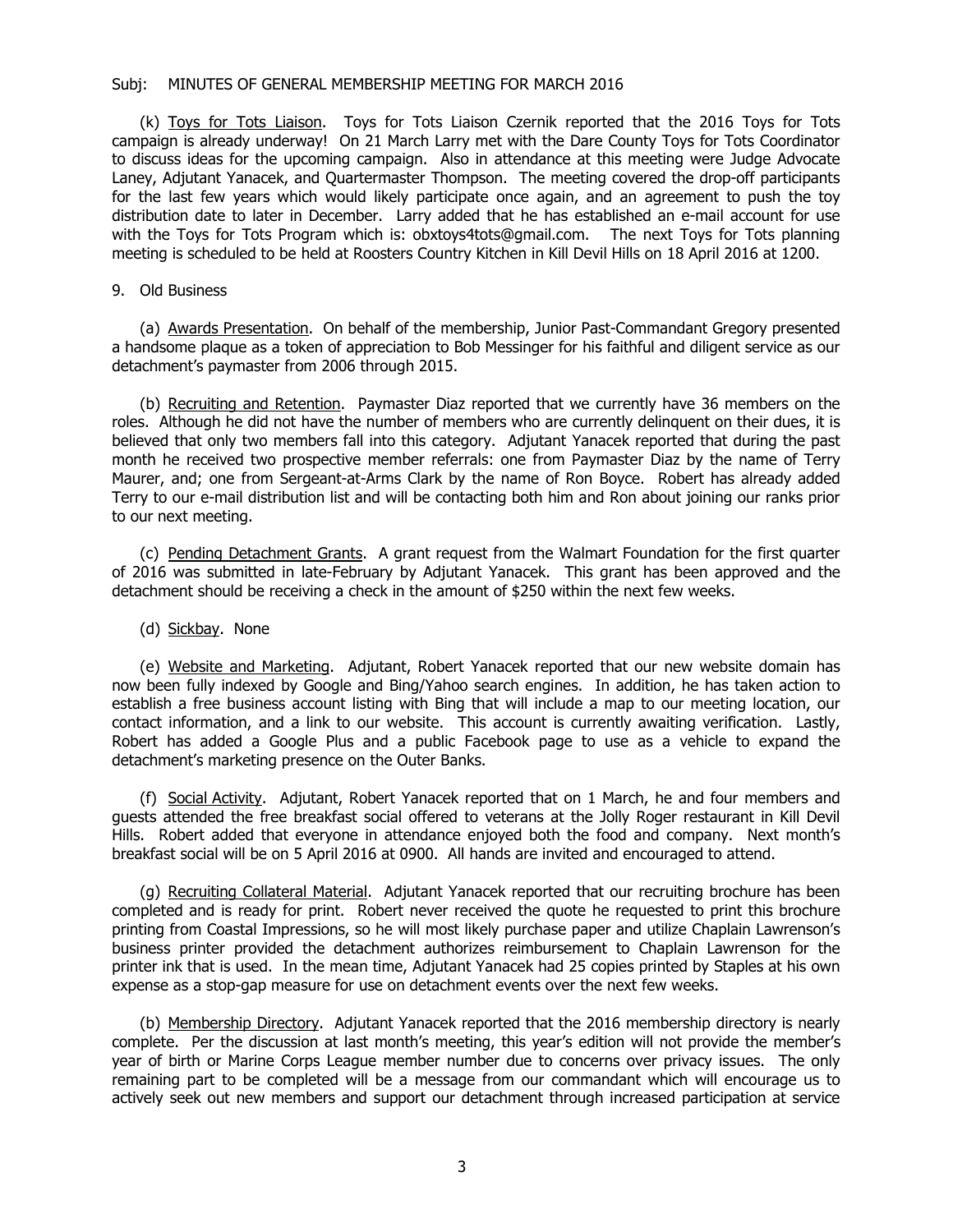events and social activities. This part will be drafted by Commandant Draper following his return from vacation at the end of the month. Once completed, the directory will be printed, preferably as indicated in paragraph 9(g), above at minimal cost. The estimated expense to mail the directory is \$25.20.

(e) Spring Belk Charity Sale. Per the instructions at last month's meeting, Adjutant Yanacek contacted Belk to establish details for the upcoming Spring Belk Charity Sale. This contact proved to be vital as Belk was unable to locate any information to contact us or any of the other charities that have participated in the past. Adjutant Yanacek provided Belk with his business card and asked them to contact him as soon as they established a date for their planning meeting. The following week Robert received notification and shortly thereafter and attended the planning meeting with Paymaster Diaz on 8 March 2016. As a result of that meeting, the 2016 Spring Belk Charity Sale schedule has been established and is attached at the enclosure. All members are asked to volunteer for at least one twohour shift in support of this most important fundraising event. In closing, Adjutant Yanacek reported that our first day has already passed and that he and Quartermaster Thompson attended and collected \$59.25 in donations.

10. New Business

(a) Marine in Need. Although not a Marine, Judge Advocate Laney motioned to offer assistance to fellow-veteran Billy Brown in the form of a \$200 donation. The motion was seconded, voted on and passed without dissent. Paymaster Diaz was then instructed by Junior Vice-Commandant Keating to prepare the approved draft and provide it to our guest speaker, Carl Reiber, so that he could deliver it to Billy without delay. Following the conclusion of the meeting this action was carried-out.

(b) Establishment of Program Chairmen. Bob Messinger submitted a written motion to formally establish a chairman for each detachment program as a means of delineating responsibilities for these programs. The motion included a listing of current detachment programs, along with the recommended chairmen. This motion was tabled by Junior Vice-Commandant Keating until it could be further studied by the entire detachment staff, including Commandant Draper who is currently on vacation.

(c) Meeting Snacks and Refreshments. The coffee served at the meeting was provided courtesy of Kangaroo Express Store 3853 in Kill Devil Hills. The cheese and cracker snack tray was provided by Adjutant Yanacek.

11. Chaplain, Rick Lawrenson, closed the meeting with a prayer.

12. The meeting concluded at 2008 with Sergeant-at-Arms Craig Clark retiring the national color and declaring the meeting closed until 12 April 2016, when we will reconvene for the transaction of official business.

Robert J. Yanacek

Robert J. Yanacek Adjutant